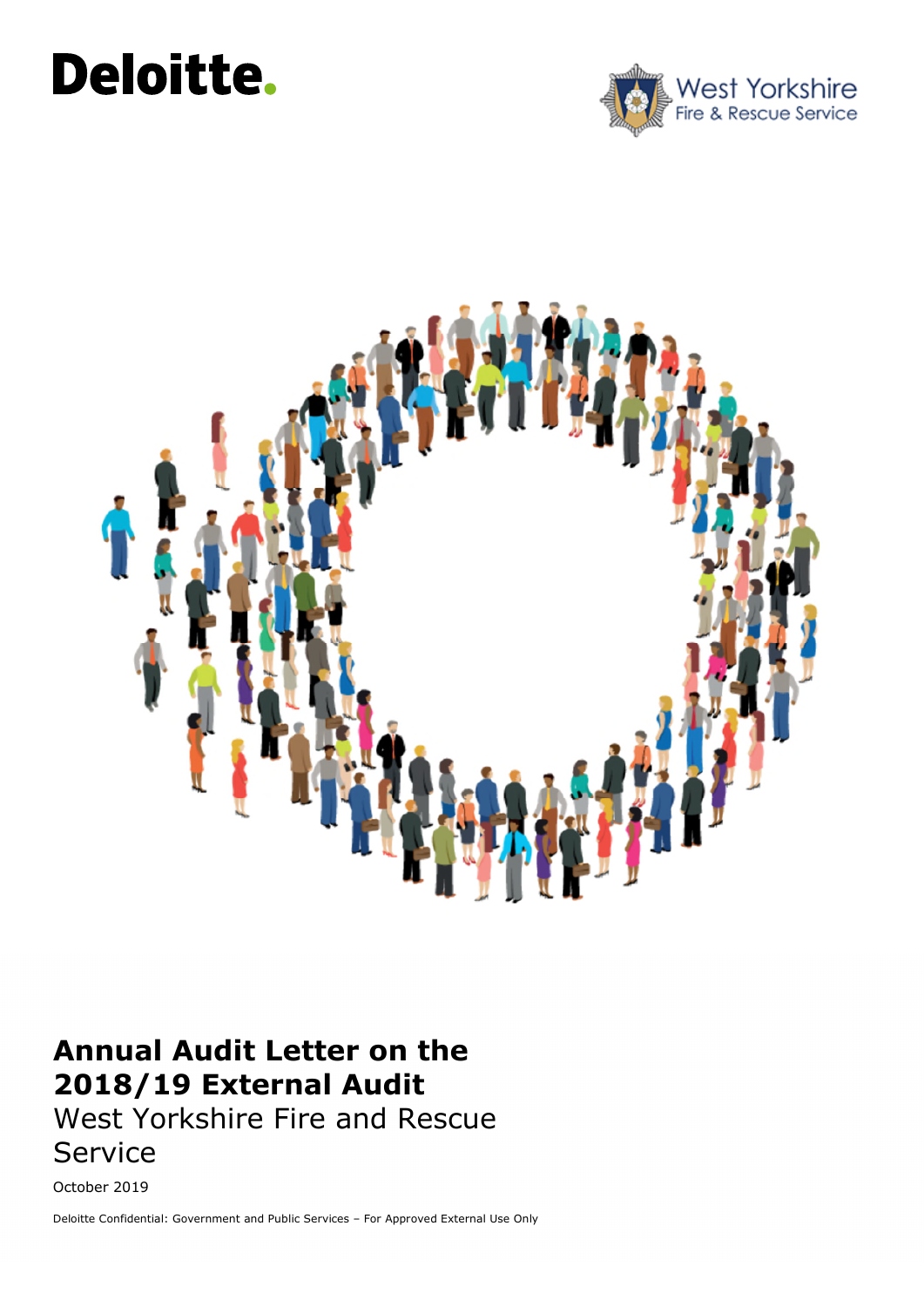### **Contents**

|   |                            | Page |
|---|----------------------------|------|
| 1 | Letter to Members          | 3    |
| 2 | Key Messages               | 4    |
| 3 | Responsibilities and Scope | 5    |
| 4 | Audit of the Accounts      | 6    |
| 5 | Value for Money            | 8    |
| 6 | <b>Other Matters</b>       | ч    |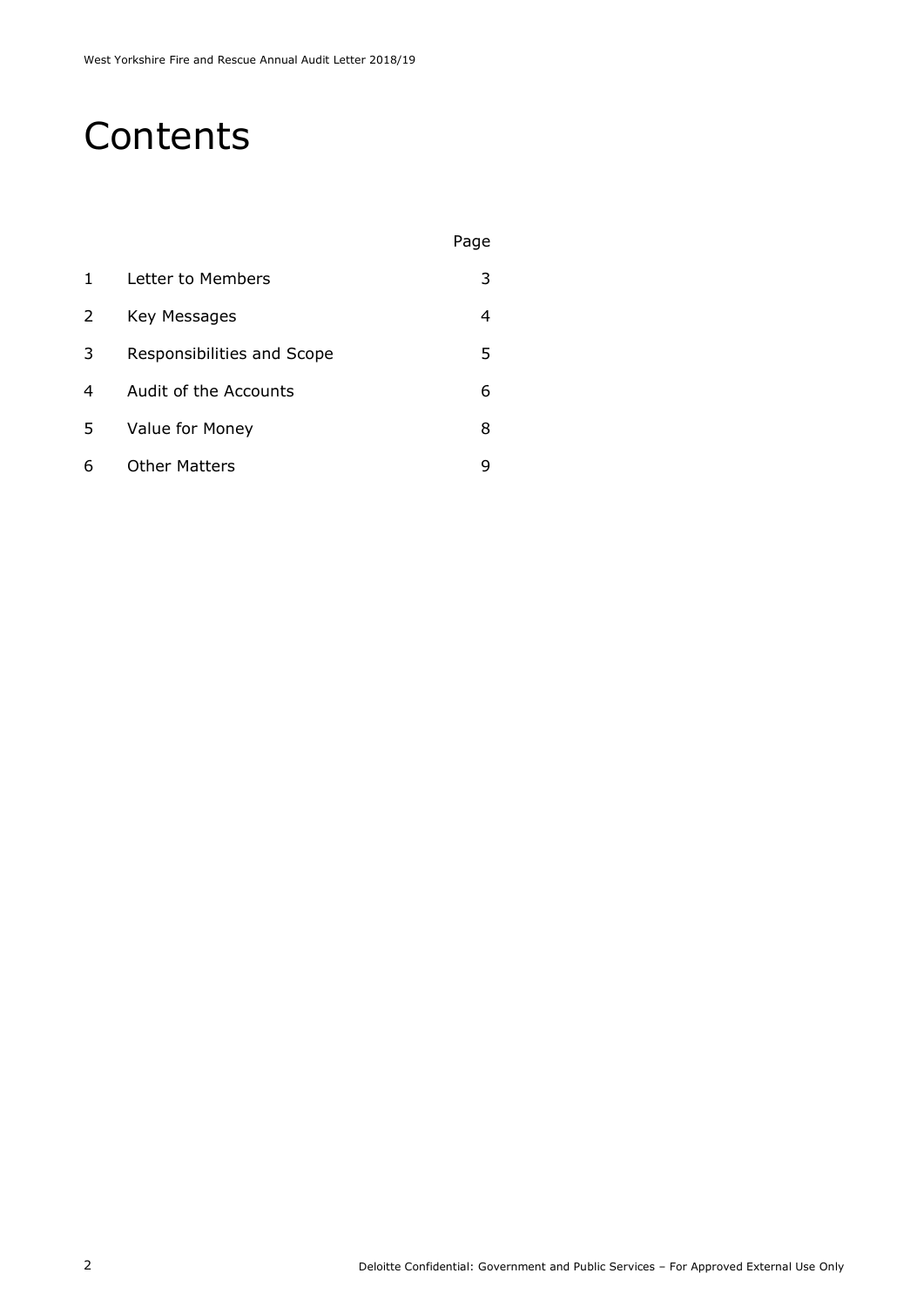## 1. Letter to Members

The Members West Yorkshire Fire and Rescue Service Oakroyd Hall Bradford Road Birkenshaw BD11 2DY

10 October 2019

Dear Sirs

We have pleasure in setting out this Annual Audit Letter to summarise the key matters arising from the work that we have carried out in respect of the audit for the year ended 31 March 2019.

Although this letter is addressed to the Members of West Yorkshire Fire and Rescue Service ("the Authority"), it is also intended to communicate the significant issues we have identified, in an accessible style, to key external stakeholders, including members of the public. The letter will be published on the Public Sector Audit Appointments Ltd (PSAA) website at **www.psaa.co.uk** and on the Authority's website.

This letter has been prepared in the context of the Statement of Responsibilities of Auditors and Audited Bodies issued by Public Sector Audit Appointments Ltd. This is available from **www.psaa.co.uk**.

This letter has been discussed and agreed with the Chief Finance and Procurement Officer. A copy of the letter will be provided to all Members.

This is our first year as the external auditor of the Authority following the transition of the PSAA contract in 2018/19. Our aim is to deliver a high standard of audit, delivering insights identified from our audit work to make a positive and practical contribution, which supports the Authority's own agenda.

Paul Hewitson Audit Director for and on behalf of Deloitte LLP Newcastle Upon Tyne, United Kingdom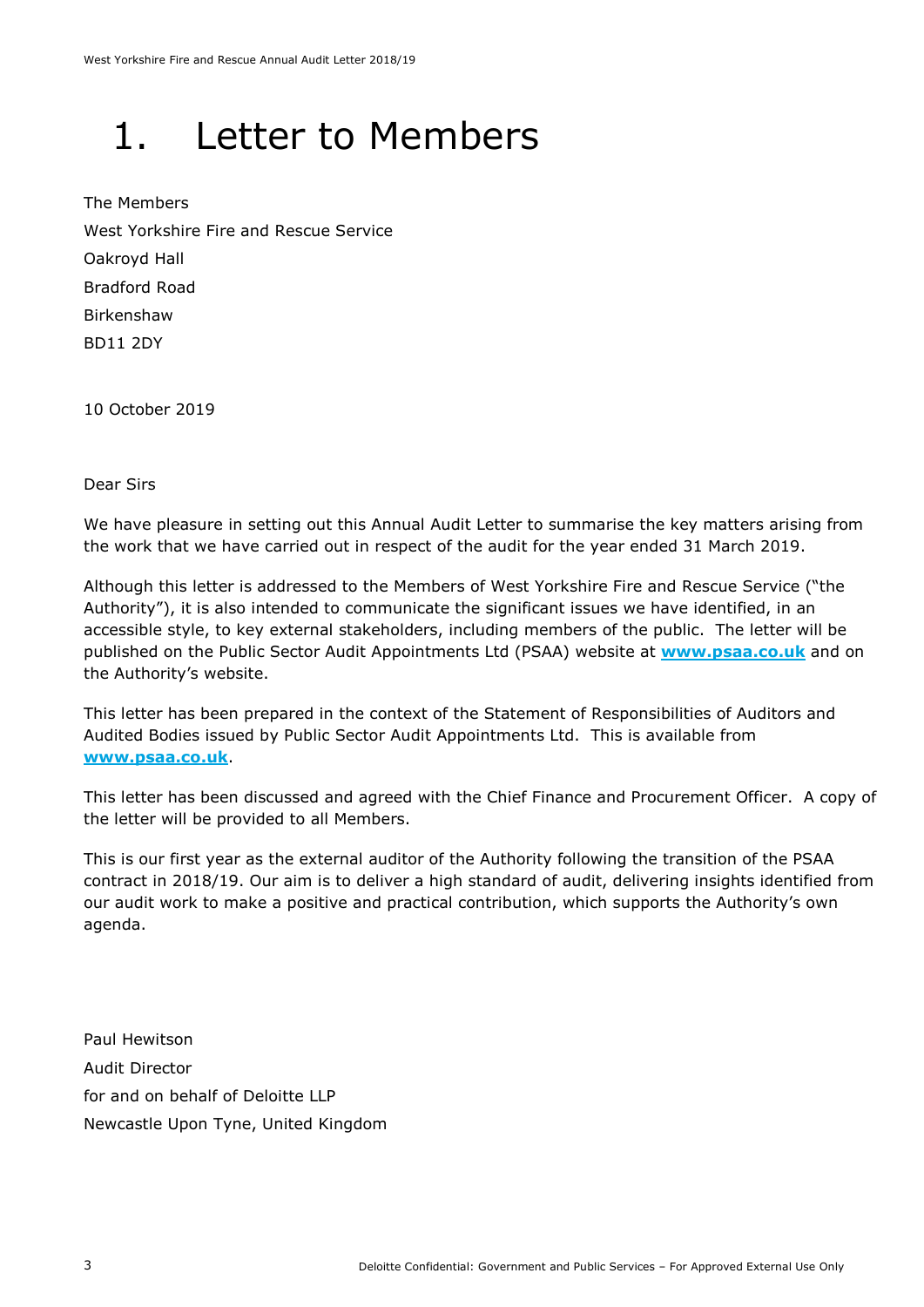## 2. Key Messages

| <b>Statement of Accounts</b>                                                         |                                                                                                                                                                                                                                                                                                                                         |  |  |  |
|--------------------------------------------------------------------------------------|-----------------------------------------------------------------------------------------------------------------------------------------------------------------------------------------------------------------------------------------------------------------------------------------------------------------------------------------|--|--|--|
| <b>Unqualified opinion</b><br>issued on 31 July 2019                                 | In 2018/19 the Authority was required to prepare its Statement of Accounts<br>in accordance with International Financial Reporting Standards ("IFRS") as<br>defined in the Code of Practice on Local Authority Accounting in the United<br>Kingdom 2018/19 and other relevant legislation.                                              |  |  |  |
|                                                                                      | The Statement of Accounts was prepared and audited in accordance with<br>the agreed timetable.                                                                                                                                                                                                                                          |  |  |  |
|                                                                                      | Through our audit planning we identified three significant risks of material<br>misstatement which we addressed through our audit. These were:                                                                                                                                                                                          |  |  |  |
|                                                                                      | accuracy of valuation of property assets;<br>$\bullet$                                                                                                                                                                                                                                                                                  |  |  |  |
|                                                                                      | management override of controls; and<br>$\bullet$                                                                                                                                                                                                                                                                                       |  |  |  |
|                                                                                      | completeness of expenditure.<br>$\bullet$                                                                                                                                                                                                                                                                                               |  |  |  |
|                                                                                      | Materiality for the Authority's accounts was set at £1,840,000.                                                                                                                                                                                                                                                                         |  |  |  |
|                                                                                      | We issued an unqualified audit opinion on the Statement of Accounts on 31<br>July 2019.                                                                                                                                                                                                                                                 |  |  |  |
| <b>Value for Money (VfM) conclusion</b>                                              |                                                                                                                                                                                                                                                                                                                                         |  |  |  |
| <b>Unqualified opinion</b><br>issued on 31 July 2019                                 | We are required to base our statutory VfM conclusion on the criteria<br>specified by the National Audit Office, namely whether the Authority has in<br>place proper arrangements to ensure it took properly informed decisions<br>and deployed resources to achieve planned and sustainable outcomes for<br>taxpayers and local people. |  |  |  |
|                                                                                      | We issued an unqualified opinion in respect of the VfM conclusion on 31 July<br>2019.                                                                                                                                                                                                                                                   |  |  |  |
| <b>Annual Governance Statement</b>                                                   |                                                                                                                                                                                                                                                                                                                                         |  |  |  |
| All relevant governance<br>matters were<br>adequately and<br>appropriately disclosed | We have considered the contents of the Annual Governance Statement and<br>confirmed that the Statement complied with guidance and that it<br>adequately and appropriately disclosed all relevant governance matters<br>arising in the year that we are aware of.                                                                        |  |  |  |
| <b>Whole of Government accounts</b>                                                  |                                                                                                                                                                                                                                                                                                                                         |  |  |  |
| The Authority is below<br>the audit threshold                                        | The Authority prepares a consolidation pack to support the production of<br>Whole of Government Accounts by HM Treasury. We are not required to<br>review this pack as the Authority falls below the threshold where an audit is<br>required.                                                                                           |  |  |  |
|                                                                                      | As required we have confirmed this fact to the National Audit Office by the<br>national deadline of 13 September 2019.                                                                                                                                                                                                                  |  |  |  |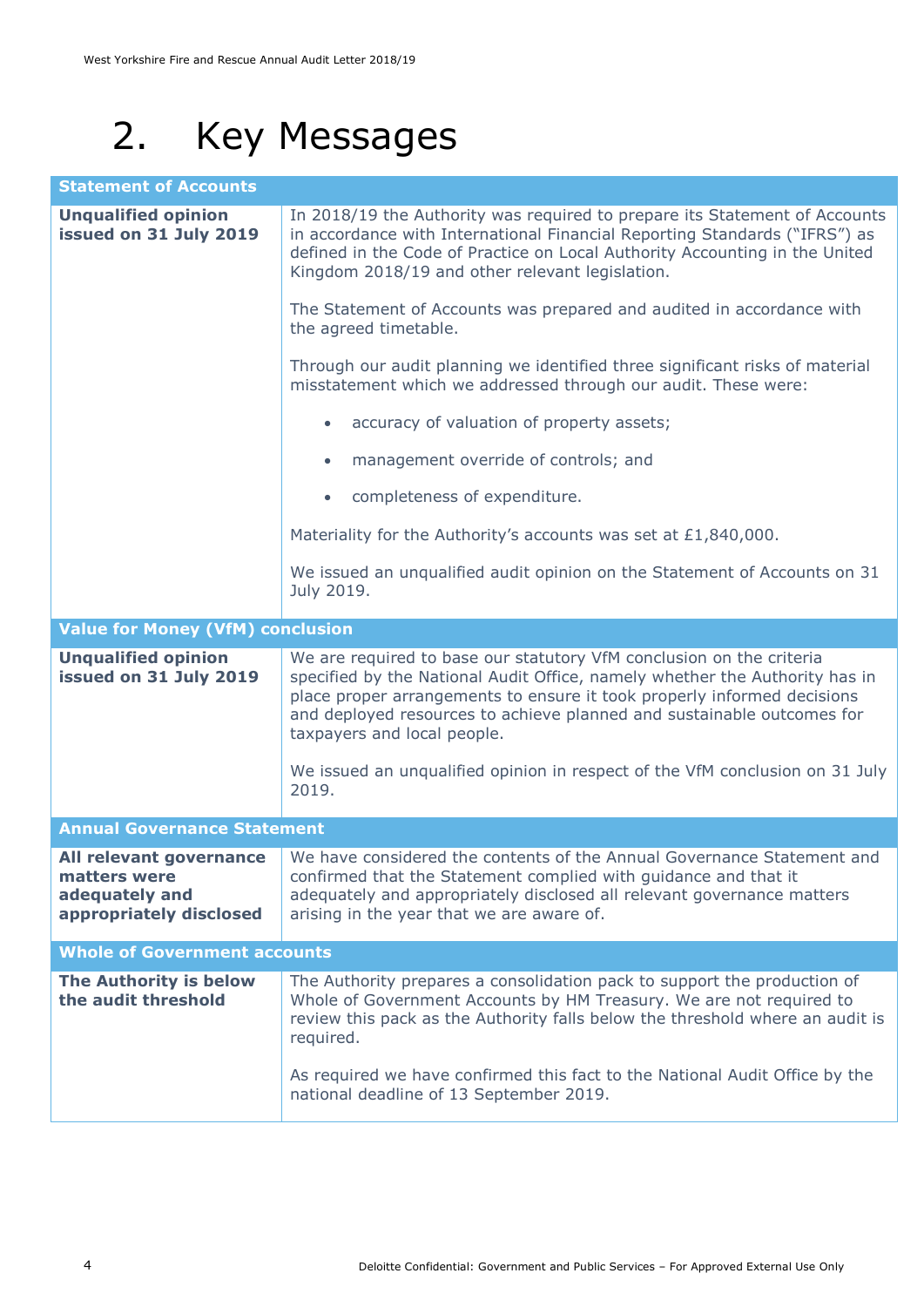**Financial reporting systems**

| Weaknesses in internal  | During our audit we identified a number of areas for improvement in                                                       |
|-------------------------|---------------------------------------------------------------------------------------------------------------------------|
| control were identified | internal controls and procedures including 5 recommendations relating to<br>the areas of significant risk outlined above. |

### 3. Responsibilities and Scope

#### **Responsibilities of the Authority and Auditors**

The Authority is responsible for maintaining the control environment and accounting records and preparing the accounting statements in accordance with the Code of Practice on Local Authority Accounting in the United Kingdom 2018/19 based on IFRS and other relevant legislation.

We are appointed as the Authority's independent external auditors by PSAA, the body responsible for appointing auditors to local public bodies in England.

As the Authority's appointed external auditor, we are responsible for planning and carrying out an audit that meets the requirements of the National Audit Office's Code of Audit Practice ("the Code"). Under the Code, we have responsibilities in two main areas:

- the Authority's accounts; and
- whether the Authority has made proper arrangements for securing economy, efficiency and effectiveness in its use of resources (the value for money conclusion).

#### **The scope of our work**

We conducted our audit in accordance with International Standards on Auditing (UK and Ireland) as adopted by the UK Auditing Practices Board ("APB"). The audit opinion on the accounts reflects the financial reporting framework adopted by the Authority, being the Code of Practice on Local Authority Accounting in the United Kingdom 2018/19 based on IFRS and other relevant legislation.

We conducted our work on the value for money conclusion in line with guidance issued by the National Audit Office in November 2017, in respect of local government bodies for the financial year ended 31 March 2019.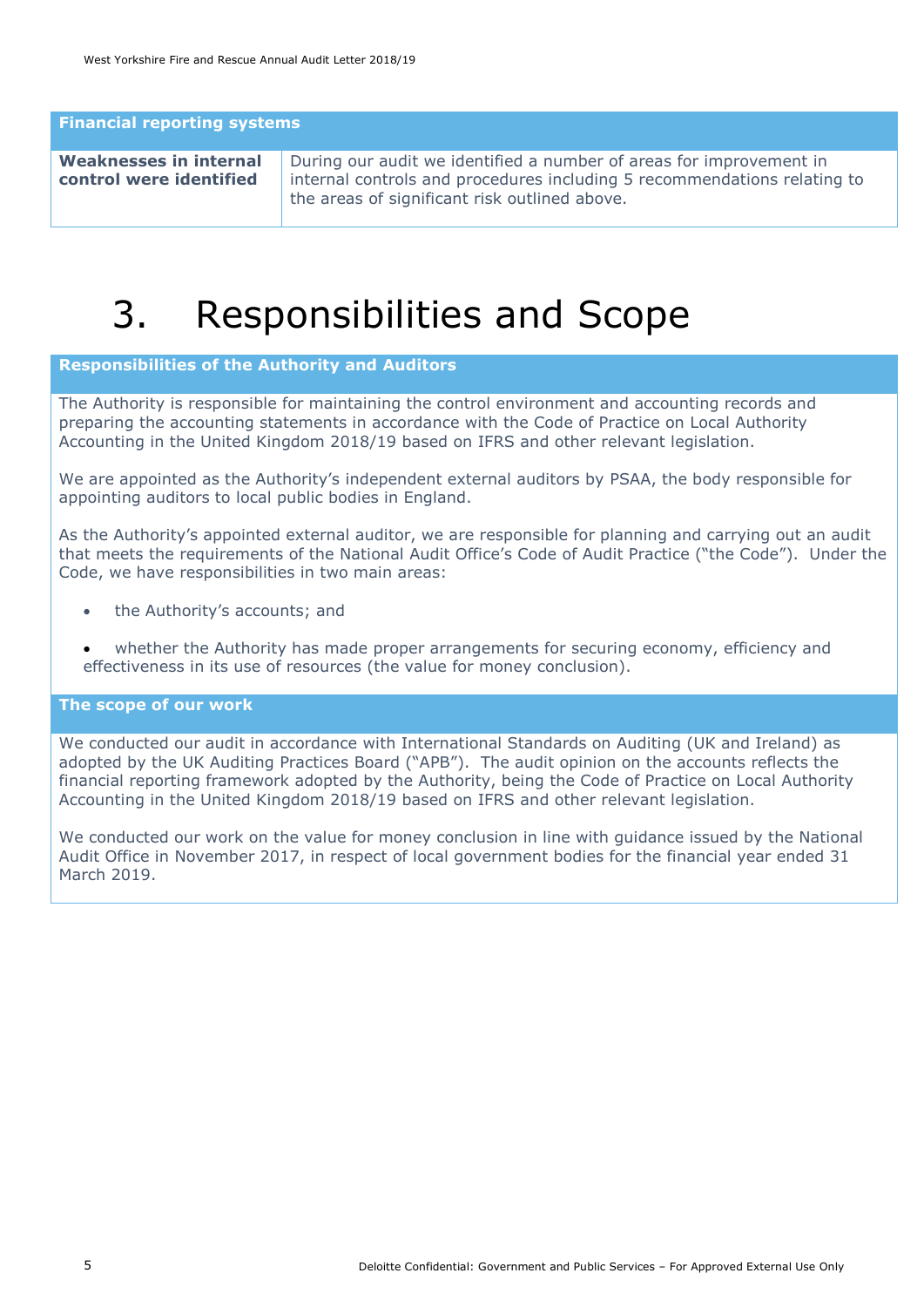### 4. Audit of the Accounts

### **Statement of Accounts**

| <b>Unqualified opinion</b><br>issued on 31 July<br>2019 | Before we give our opinion on the accounts, we are required to Report to Those<br>Charged with Governance any significant matters arising from the audit. A<br>detailed report was discussed with the members of the Audit Committee on 26<br>July 2019.                                                                                                                                                                                                                                                                                                                                                                                                                                                                                            |
|---------------------------------------------------------|-----------------------------------------------------------------------------------------------------------------------------------------------------------------------------------------------------------------------------------------------------------------------------------------------------------------------------------------------------------------------------------------------------------------------------------------------------------------------------------------------------------------------------------------------------------------------------------------------------------------------------------------------------------------------------------------------------------------------------------------------------|
|                                                         | Materiality for the Authority's accounts was set at £1,840,000 which equated to<br>2% of gross expenditure. The level of materiality shapes and informs the extent<br>of the audit work we undertook, including review of balances which are below this<br>which exhibit particular characteristics. This assists in the identification of<br>transactions and balances which were likely to give rise to material<br>misstatements, and in determining the extent of work undertaken in respect of<br>the areas we judged to contain such risks.                                                                                                                                                                                                   |
|                                                         | Our Report to Those Charged with Governance, in the case of the Authority, the<br>Audit Committee, set out the details of any errors identified during the audit<br>which were greater than £92,000, our clearly trivial threshold.                                                                                                                                                                                                                                                                                                                                                                                                                                                                                                                 |
|                                                         | The final Statement of Accounts upon which we issued our opinion contained two<br>residual errors which remained unadjusted, these are set out in more detail<br>below.                                                                                                                                                                                                                                                                                                                                                                                                                                                                                                                                                                             |
|                                                         | Our audit work was designed to specifically address the following significant audit<br>risks:                                                                                                                                                                                                                                                                                                                                                                                                                                                                                                                                                                                                                                                       |
|                                                         | Whether property subject to revaluation in the year had been correctly<br>$\bullet$<br>stated - We obtained an understanding of the key controls in place around<br>the revaluation of the Authority's property and performed detailed testing<br>of the revalued assets including seeking the view of our internal valuation<br>specialists as to whether the methodology employed by the Authority<br>appeared reasonable. Whilst our work did not identify any errors requiring<br>correction we did raise two recommendations concerning the way in which<br>assets are broken down into their main elements as part of the valuation<br>process and the inclusion of interest costs in final estimated value of<br>properties.                 |
|                                                         | Whether the Authority's controls had been bypassed by management in<br>$\bullet$<br>the preparation of the financial statements (Management override of<br>controls) - We obtained an understanding of the key controls in place<br>around journal entries and judgements made in the preparation of the<br>financial statements. Using Computer Assisted Auditing Tools we identified<br>a number of journals which exhibited characteristics of audit interest and<br>performed detailed testing on these journals. We also reviewed the key<br>accounting judgements for bias. Whilst our work did not identify any errors<br>requiring correction we did raise a recommendation concerning the<br>process for reviewing and approving journals. |
|                                                         | Whether the Statement of Accounts contained all of the expenditure<br>$\bullet$<br>relating to the year ended 31 March 2019 (Completeness of expenditure)<br>- We obtained an understanding of the controls in place that management<br>rely upon to ensure that year-end transactions are correctly brought into<br>(accrued) the expenditure reported for the year. We selected a sample of<br>items recorded in expenditure in April 2019 and confirmed whether they                                                                                                                                                                                                                                                                             |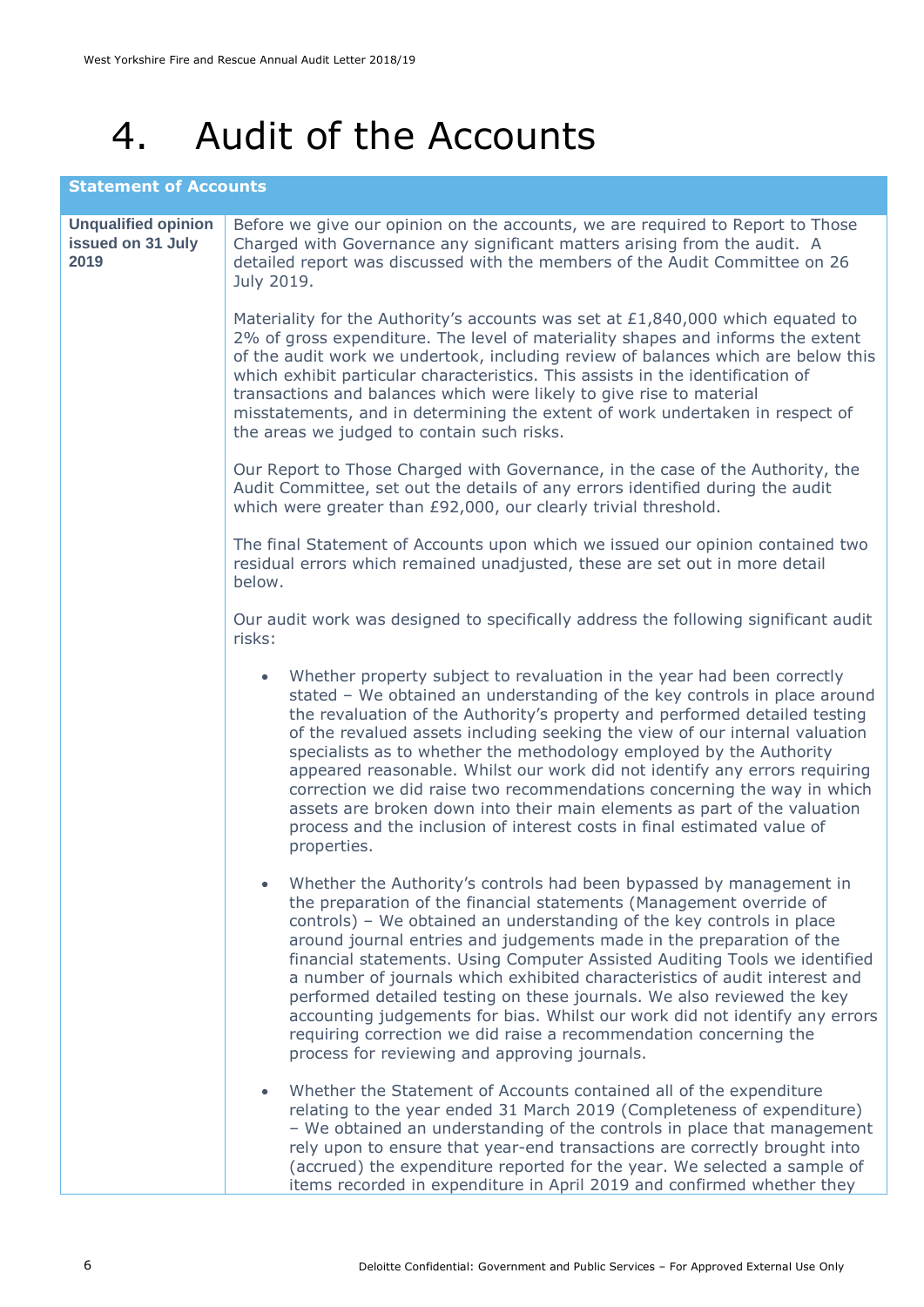| <b>Statement of Accounts</b>                                                                     |                                                                                                                                                                                                                                                                                                                                                                                                                                                        |  |  |  |
|--------------------------------------------------------------------------------------------------|--------------------------------------------------------------------------------------------------------------------------------------------------------------------------------------------------------------------------------------------------------------------------------------------------------------------------------------------------------------------------------------------------------------------------------------------------------|--|--|--|
|                                                                                                  | had been included in or excluded from the total reported in 2019. We<br>noted 6 errors within our testing which we estimated indicated that<br>expenditure reported in the statement of accounts was understated by<br>£294,000. In addition to reporting this error we made recommendations to<br>improve the process to identify these items in future years.                                                                                        |  |  |  |
|                                                                                                  | We issued an unqualified opinion on the Authority's 2018/19 accounts on 31 July<br>2019, in accordance with the deadline set for local government bodies. Our<br>opinion confirms that the accounts present a true and fair view of the financial<br>position of the Authority as at 31 March 2019 and its income and expenditure for<br>the year then ended.                                                                                          |  |  |  |
|                                                                                                  | Key issues from work performed on the Statement of Accounts                                                                                                                                                                                                                                                                                                                                                                                            |  |  |  |
| We identified two<br>uncorrected<br>misstatements                                                | We received a set of draft accounts in line with the agreed deadline, which were<br>supported by working papers.                                                                                                                                                                                                                                                                                                                                       |  |  |  |
|                                                                                                  | Through our audit we identified a wide range of errors, including errors in the<br>comparative financial information, which we communicated to the Authority for<br>correction.                                                                                                                                                                                                                                                                        |  |  |  |
|                                                                                                  | Following corrections the final Statement of Accounts upon which we issued our<br>opinion contained two remaining errors.                                                                                                                                                                                                                                                                                                                              |  |  |  |
|                                                                                                  | The first error concerned the calculation of depreciation and the calculation of the<br>amount of depreciation to be reversed upon revaluation (these entries can be<br>found in note 14 of the Statement of Accounts). The error resulted in depreciation<br>being overstated by £1,091,000 with the reversal of depreciation being similarly<br>overstated by £1,091,000 resulting in no overall impact on the value of property<br>at the year end. |  |  |  |
|                                                                                                  | The second error, as referred to above arose from our testing on whether all<br>expenditure for the year had been reported. Based upon the 6 omissions<br>identified we estimated that there was a likely error of £294,000 which would<br>have increased the expenditure reported in the year.                                                                                                                                                        |  |  |  |
| <b>Annual Governance Statement</b>                                                               |                                                                                                                                                                                                                                                                                                                                                                                                                                                        |  |  |  |
| <b>The Statement</b><br>includes all<br>appropriate<br>disclosures and is<br>consistent with our | As appointed auditors, we review the Annual Governance Statement ("AGS") and<br>comment on any inconsistencies noted between the AGS and our audit work,<br>other work relating to the Code of Audit Practice, and our understanding of the<br>Authority's Governance arrangements.                                                                                                                                                                    |  |  |  |
| understanding of<br>the Authority's<br>governance<br>arrangements                                | We have concluded that the Statement includes all appropriate disclosures and is<br>consistent with our understanding of the Authority's governance arrangements<br>and internal controls derived from our audit work.                                                                                                                                                                                                                                 |  |  |  |
| <b>Powers and Duties</b>                                                                         |                                                                                                                                                                                                                                                                                                                                                                                                                                                        |  |  |  |
| We did not receive<br>any questions<br>about the accounts                                        | Under the Local Audit and Accountability Act 2014, auditors have specific powers<br>and duties, including to give electors the opportunity to raise questions about the<br>accounts and to consider and decide upon objections received in relation to the<br>accounts. We did not receive any such questions or objections.                                                                                                                           |  |  |  |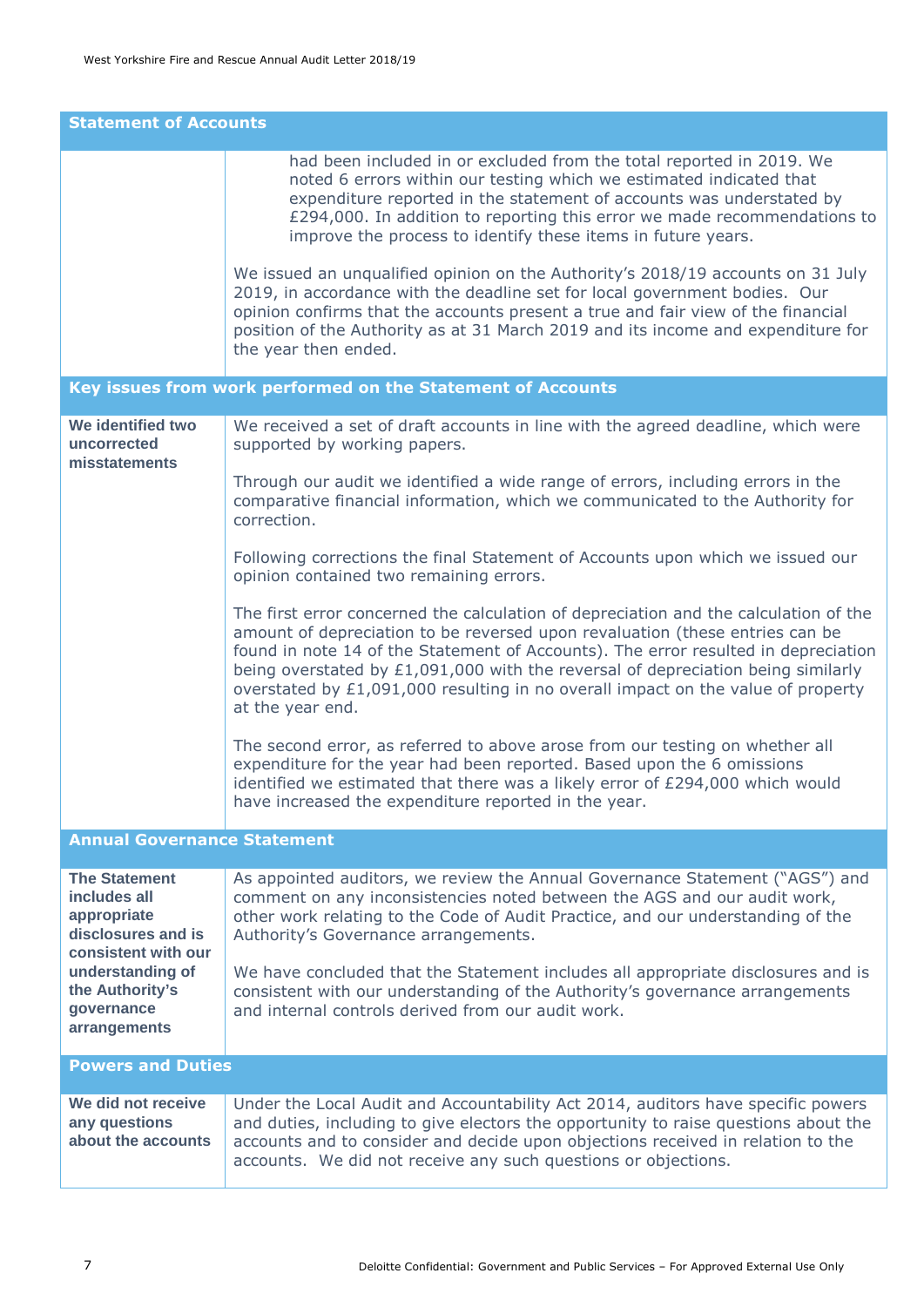| <b>Statement of Accounts</b>                     |                                                                                                                                                                                                                                                                                                                                                                                   |  |  |  |
|--------------------------------------------------|-----------------------------------------------------------------------------------------------------------------------------------------------------------------------------------------------------------------------------------------------------------------------------------------------------------------------------------------------------------------------------------|--|--|--|
| or make any public<br>interest reports           | We have a duty to consider whether to issue a report in the public interest about<br>something we believe the Authority should consider, or if the public should know<br>about.<br>We have not identified any matters that would require us to issue a public<br>interest report.                                                                                                 |  |  |  |
| <b>Whole of Government accounts return</b>       |                                                                                                                                                                                                                                                                                                                                                                                   |  |  |  |
| The Authority is<br>below the audit<br>threshold | The Authority prepares a consolidation pack to support the production of Whole of<br>Government Accounts by HM Treasury. We are not required to review this pack as<br>the Authority falls below the threshold where an audit is required. As required by<br>the guidance we have confirmed this with the National Audit Office by the<br>national deadline of 13 September 2019. |  |  |  |
| <b>Audit Certificate</b>                         |                                                                                                                                                                                                                                                                                                                                                                                   |  |  |  |
| We have issued our<br>certificate                | We issued our certificate on 31 July 2019. The certificate confirms that we have<br>concluded the audit for 2018/19 in accordance with the requirements of the Local<br>Audit & Accountability Act 2014 and the Code of Audit Practice.                                                                                                                                           |  |  |  |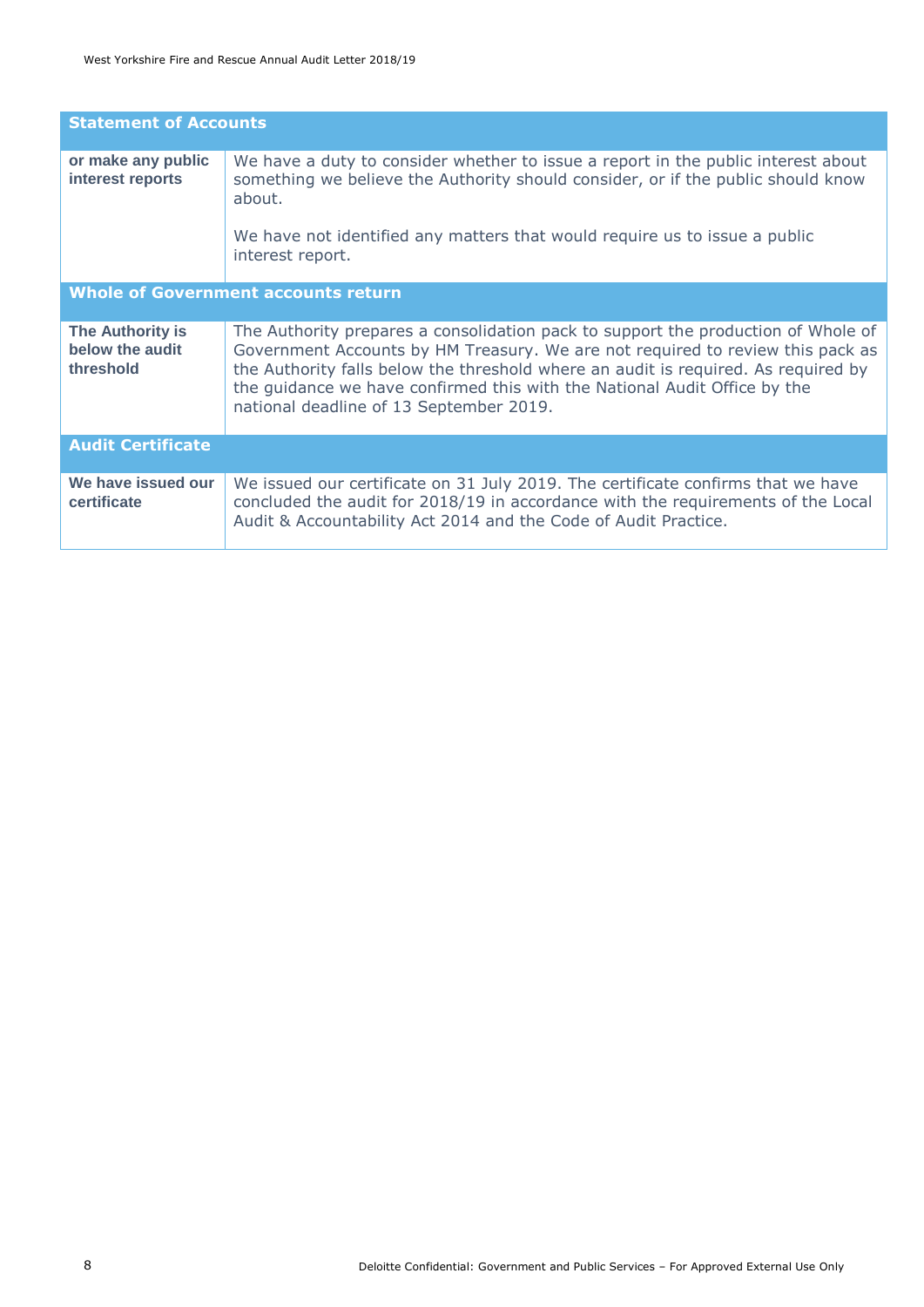### 5. Value for Money

#### **Background and approach**

The approach to our audit work in relation to value for money ("VFM") was specified by the National Audit Office.

We are required to satisfy ourselves that the Authority has made proper arrangements for securing financial resilience and economy, efficiency and effectiveness in its use of resources.

We would emphasise that it is the arrangements in place that we are required to assess, and not the actual decisions made by the Authority.

We planned our local programme of work based on our risk assessment, which was informed by a series of risk factors determined by the National Audit Office.

We did not identify any significant risks as part of our risk assessment.

#### **The VFM conclusion**

Having performed our work in line with guidance received from the National Audit Office we issued an unqualified value for money conclusion for the 2018/19 financial year.

### 6. Other Matters

#### **Reports issued**

Reports issued during the course of the 2018/19 audit included:

- Audit Fee letter;
- Annual Audit Plan;
- The Report to Those Charged with Governance on the 2018/19 audit of the Authority; and
- This Annual Audit Letter.

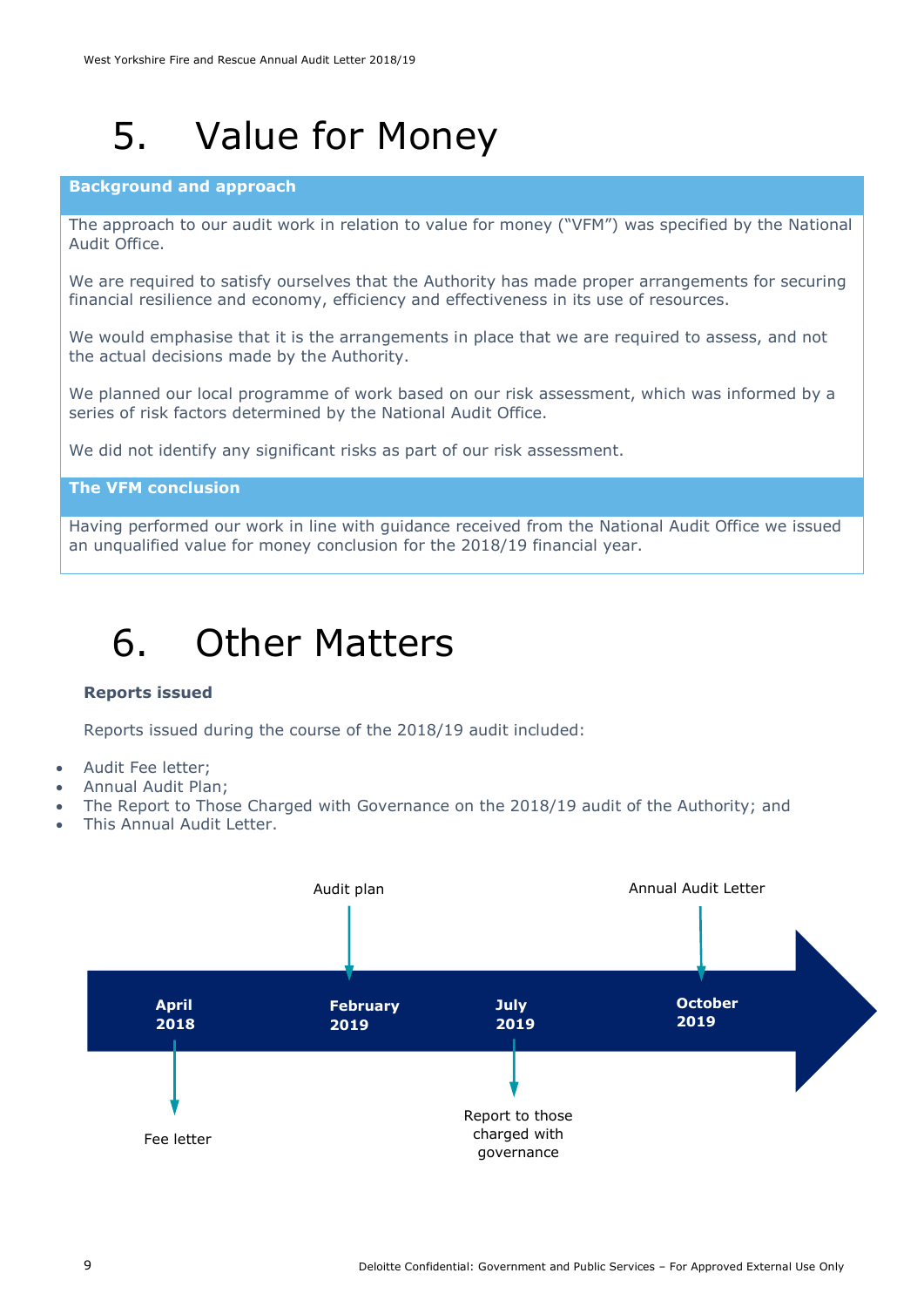### **Analysis of audit fees**

Audit fees charged are as follows:

|                                                                                                                        | 2018/19 |
|------------------------------------------------------------------------------------------------------------------------|---------|
| Scale fees for the audit of the Authority's annual accounts, VfM conclusion and<br>whole of government accounts return | 27,782  |

As set out in our Report to Those Charged with Governance, the issues encountered during the audit resulted in substantially more audit work being required than was originally planned. Consequently we are currently in negotiations with management to agree an appropriate sum of additional audit fees to reflect the additional work that was required.

#### **Independence and objectivity**

In our professional judgement, our policies and safeguards that are in place ensure that we are independent within the meaning of all regulatory and professional requirements and that the objectivity of the audit partner and audit staff is not impaired.

We confirm that we comply with FRC's Ethical Standards for Auditors and that, in our professional judgement, we and, where applicable, all Deloitte network firms are independent and our objectivity is not compromised.

In our opinion there are no inconsistencies between FRC's Ethical Standards for Auditors and the Authority's policy for the supply of non-audit services or any apparent breach of that policy. We continue to review our independence and ensure that appropriate safeguards are in place including, but not limited to, the rotation of senior partners and professional staff and the involvement of additional partners and professional staff to carry out reviews of the work performed and to otherwise advise as necessary.

We are required to provide written details of all relationships (including the provision of non-audit services) between us and the organisation, its board and senior management and its affiliates, including all services provided by us and the DTTL network to the Authority, its members and senior management and its affiliates, and other services provided to other known connected parties that we consider may reasonably be thought to bear on our objectivity and independence.

We are not aware of any relationships which are required to be disclosed.

No matters impacting our independence have arisen during the year.

#### **Statement of Responsibilities**

The Statement of Responsibilities of Auditors and Audited Bodies issued by PSAA explains the respective responsibilities of auditors and of the audited body and this report is prepared on the basis of, and our audit work is carried out in accordance with, that statement.

The matters raised in this report are only those that came to our attention during our audit and are not necessarily a comprehensive statement of all weaknesses that exist or of all improvements that might be made. You should assess recommendations for improvements for their full implications before they are implemented. In particular, we would emphasise that we are not responsible for the adequacy and appropriateness of the national data and methodology supporting our value for money conclusion as they are derived solely from the National Audit Office.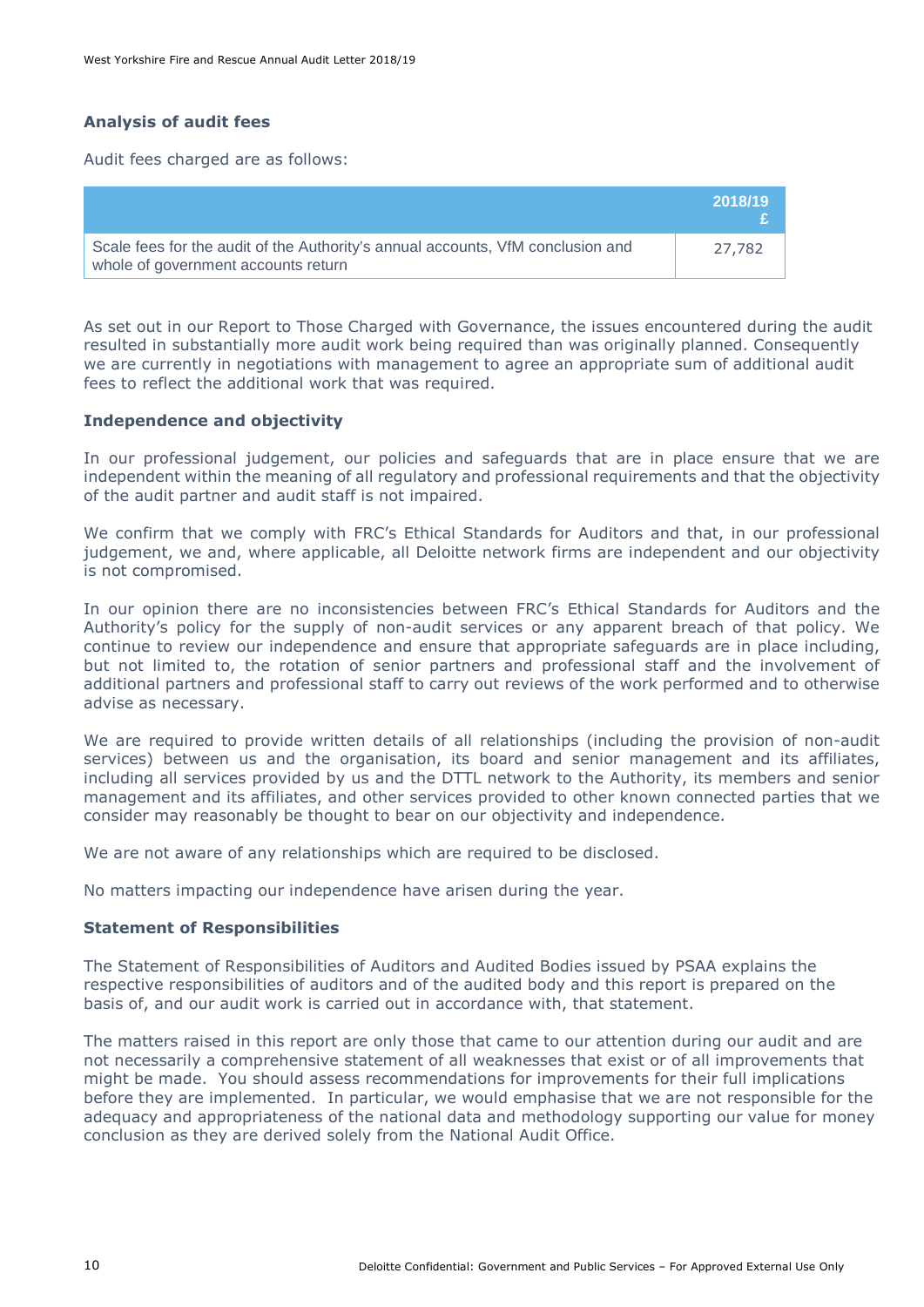This report has been prepared for the Members, as a body, and we therefore accept responsibility to you alone for its contents. We accept no duty, responsibility or liability to any other party.

An audit does not provide assurance on the maintenance and integrity of the website, including controls used to achieve this, and in particular on whether any changes may have occurred to the Annual Audit Letter since first published. These matters are the responsibility of the Authority but no control procedures can provide absolute assurance in this area.